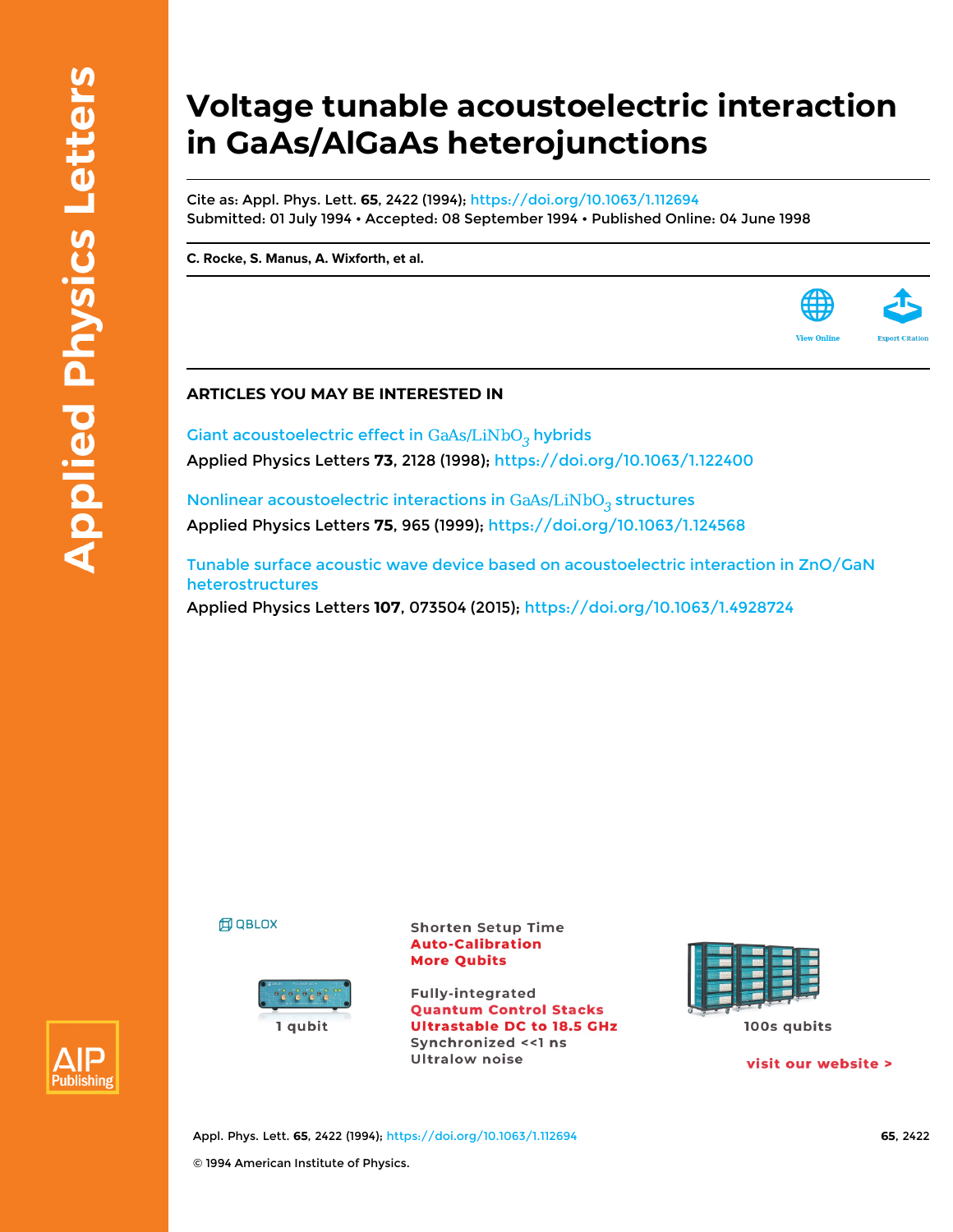## **Voltage tunable acoustoelectric interaction in GaAs/AlGaAs heterojunctions**

C. Rocke, S. Manus, and A. Wixforth<sup>a)</sup>

Sektion Physik der LMU, Geschwister Scholl Platz 1, D-80539 München, Germany

M. Sundaram,<sup>b)</sup> J. H. English, and A. C. Gossard *Materials Department, University of California, Santa Barbara, California 93106*

(Received 1 July 1994; accepted for publication 8 September 1994)

The interaction between surface acoustic waves and high mobility quasi-two-dimensional electron systems (2DES) in GaAs/AlGaAs heterojunctions with variable carrier density is investigated experimentally. In specially designed samples the strength of this acoustoelectric interaction can be controlled via the field-effect induced variation of the carrier density of the 2DES. Since the sensitivity of surface acoustic wave experiments is particularly high at very low conductivities, the proposed technique will be an especially valuable tool for the investigation of 2DES with extremely low sheet carrier densities. We demonstrate that the proper use of a metallic gate electrode does not conflict with the piezoelectric interaction between the mobile carriers confined in the heterostructure and the surface acoustic wave propagating on the piezoelectric substrate. © *1994 American Institute of Physics.*

The interaction between surface acoustic waves (SAWs) and high-mobility quasi-two-dimensional electron systems  $(2DES)$  has recently attracted much attention.<sup>1–3</sup> SAWs proved to be a powerful tool for the investigation of the dynamical conductivity of such systems as they represent a highly sensitive dynamical probe which averages over the whole 2DES. SAW techniques have in the recent past been successfully applied to investigate the properties of a 2DES in the regimes of both the integer and the fractional quantum Hall effect at low temperatures and in high magnetic fields. In the extreme quantum limit of a spin-polarized electron system in the lowest Landau level SAW studies have revealed evidence for a Fermi surface<sup>3</sup> at a Landau filling factor  $\nu=1/2$  which could be interpreted in terms of the socalled composite fermions.<sup>4</sup> Based on these new quasiparticles, a revolutionary model for the fractional quantum Hall effect has been proposed.<sup>4,5</sup> Meanwhile, several different elegant experiments<sup>6</sup> have uncovered many fascinating aspects of those novel particles and led to a new understanding of the nature of the electronic interaction at the half-filled Landau level.

The interaction between a SAW and a 2DES on piezoelectric semiconductors can be modeled using the dc conductivity  $\sigma_{xx}(\omega=0)$ <sup>1,7</sup> In this simple theory, the interaction can be expressed using a relaxation time parametrized by the magnetoconductivity  $\sigma_{rr}(B)$ . The resulting attenuation  $\Gamma$  of the transmitted SAW intensity  $I = I \exp(-\Gamma x)$  and the velocity shift  $\Delta v/v_0$  are then given by

$$
\Gamma = k \frac{K_{\text{eff}}^2}{2} \frac{(\sigma_{xx}/\sigma_m)}{1 + (\sigma_{xx}/\sigma_m)^2},
$$
  
\n
$$
\frac{\Delta v}{v_0} = \frac{v_0 - v(\sigma)}{v_0} = \frac{K_{\text{eff}}^2}{2} \frac{1}{1 + (\sigma_{xx}/\sigma_m)^2}.
$$
\n(1)

Here,  $k=2\pi/\lambda$  denotes the wave vector of the SAW,

 $K_{\text{eff}}^2$  = 6.4 $\times$ 10<sup>-4</sup> the effective electromechanical coupling coefficient of the  $(100)$ -GaAs surface,  $v_0$ =2865 ms<sup>-1</sup> the SAW velocity,  $\sigma_{xx}$  the sheet conductivity of the 2DES, and  $\sigma_m = v_0 (\epsilon_0 + \epsilon_s) \approx 3 \times 10^{-7} \Omega^{-1}$  a characteristic conductivity where maximum attenuation occurs. In this simple model, where the 2DES is assumed to be located on top of the crystal with no gate metallization present,  $\sigma_m$  is solely determined by the sound velocity and the dielectric constant of the substrate. At high sheet conductivities the attenuation vanishes as the conducting layer perfectly screens the electric field of the SAW. A peak in the attenuation occurs at  $\sigma = \sigma_m$ , where maximum power is absorbed. The sound velocity shows a steplike increase, indicating an additional term in the elastic constants which is called piezoelectric stiffening. Interestingly the interaction between a SAW and the 2DES is strongest if the sheet conductivity is comparatively low. This is the case, e.g., in the regimes of the integer and fractional quantum Hall effect where the magnetoconductivity  $\sigma_{xx}$  approaches zero at distinct magnetic fields. This results in giant quantum oscillations of both the SAW attenuation and the change in sound velocity as function of the magnetic field which have been observed for high mobility GaAs/AlGaAs heterojunctions.<sup>1</sup> On the other hand the interaction between a SAW and a 2DES leads to the occurrence of sound-induced currents and voltages in the 2DES which is called the 2D acoustoelectric effect.<sup>8</sup> It has recently been observed experimentally and described in terms of the local quadratic response of the 2DES to the piezoelectric field of the SAW.<sup>9</sup>

There have also been several attempts to detect the 2DES forming a magnetically induced electron solid in the extreme quantum limit at ultralow temperatures.<sup>10</sup> Although there are some indications for a phase transition consistent with the magnetic field induced Wigner crystal in these SAW experiments, more work has to be done to unambiguously answer this important question. For this reason, it would be highly desirable to be able to perform SAW experiments with tunable carrier density and hence Fermi level of the 2DES. Until now, however, the conductivity of the 2DES, which is the most important parameter of the described acoustoelectric interaction, could only be changed by the application of

a)Present address: Universität Regensburg, Universitätsstr. 31, D-93053 Regensburg.

b)Present address: Jet Propulsion Laboratory, NASA, 4800 Oak Grove Drive, Pasadena, CA 91109.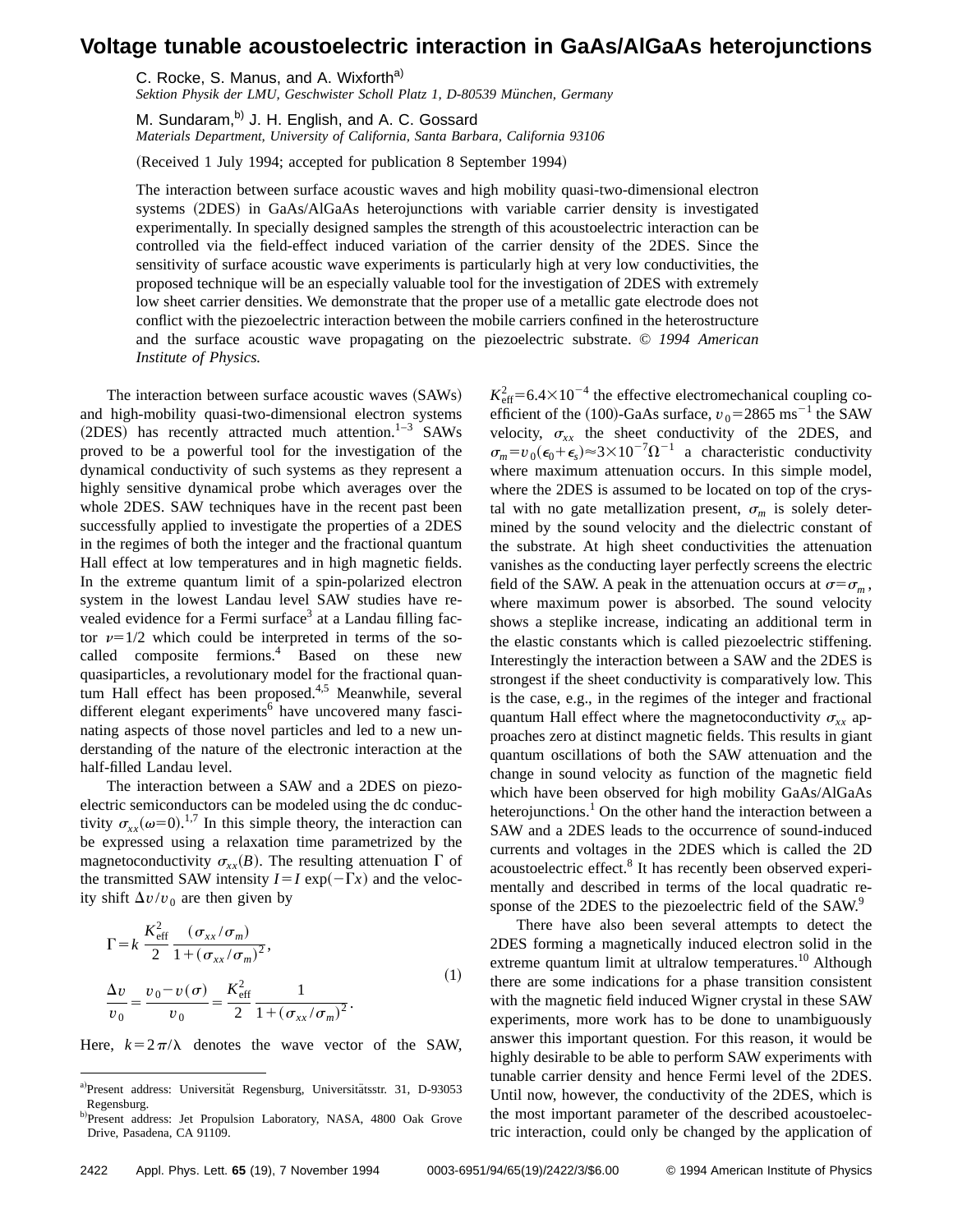high magnetic fields in order to reach the very low value of  $\sigma_m$ 

Here, we would like to discuss and demonstrate a technique to control the sheet carrier density  $N_s$  of the 2DES by means of the field effect and simultaneously retain the possibility of using SAW to probe characteristic properties of the 2DES. To tune  $N_s$ , and hence the sheet conductivity  $\sigma = eN_s\mu$  in a controlled manner, gate electrodes are usually employed. However, in the particular case of SAW experiments, a metal electrode shorts the piezoelectric field at the surface of the crystal thus destroying the major mechanism of interaction as long as the sheet conductivity of the metal exceeds  $\sigma_m$ . Unfortunately, metal electrodes of such low conductivity are not easily fabricated on a semiconductor sample. The screening of the surface lateral electric field due to the metallization, however, only weakly affects the predominately mechanical nature of the SAW. Therefore the piezoelectric potential recovers with increasing depth *d* into the substrate until at  $d \approx \lambda/2$  it nearly reaches its original strength with no gate electrode.<sup>11</sup>

To enable a metal electrode to be used as a gate and simultaneously maintain an appreciable acoustoelectric interaction, this evidently implies that the ratio  $\alpha = d/\lambda$  must be nonzero and preferably in the vicinity of 0.5. Heterojunctions yielding the highest quality 2DES are usually grown with a cap layer thickness of the order of 100 nm. In this case a maximum piezoelectric potential would be achieved using a SAW wavelength of only about 50 nm which corresponds to a frequency of approximately 60 GHz. Thus the feasibility of this approach is limited by the severe technological difficulties of producing the necessary interdigital transducers. An alternative route is to deposit a relatively thick spacer layer between the gate electrode and the 2DES to increase their spatial separation. In principle, this layer could consist of any material but the best results are expected if it is identical to the substrate piezoelectric material.

In our experiments, we used high quality modulationdoped GaAs/AlGaAs heterostructures where the 2DES is formed at a single interface 500 nm beneath the sample surface. The electron mobility at zero magnetic field is  $\mu \approx 2.7 \times 10^5$  cm<sup>2</sup>/V s with an areal density  $N_s \approx 1.8 \times 10^{11}$  $\text{cm}^{-2}$  at  $V_g$ =0 V. The 2DES is shaped to form a conventional Hall bar structure using a wet chemical etching process. Six AuGe/Ni/AuGe ohmic contacts were diffused into the periphery of the mesa to measure both the longitudinal as well as the transverse resistance components and to monitor the acoustoelectric currents and voltages. The gate electrode consists of a 5 nm NiCr film deposited on top of the Hall bar. At both ends of the 3-mm-long mesa, lithographically defined interdigital transducers were evaporated directly onto the GaAs substrate. The interdigital electrode spacing of the transducer establishes the fundamental acoustic wavelength  $\lambda$  and center frequency  $f = v_0/\lambda$ , where  $v_0$  is the sound velocity. The SAW is launched by the application of a short  $(\approx 200 \text{ ns})$  rf pulse at the center frequency to one of the transducers. After passing the Hall bar and interacting with the 2DES it can then be detected at the other transducer using homodyne detection and standard time-resolved boxcar techniques. This can be done as a function of an applied



FIG. 1. (a) Transmitted intensity of an 840 MHz SAW after transmission through the mesa containing the 2DES for different magnetic field strengths at  $T \approx 1.2$  K as a function of the applied gate voltage. Note that below  $V_e \approx -1.15$  V, which is close to the threshold for depletion, the SAW intensity rises as  $\sigma_{xx}$  falls below the critical conductivity  $\sigma_m$ . (b) Magnetic field dependence of the SAW intensity for different gate bias at  $T \approx 1.2$  K. The giant quantum oscillations of the SAW amplitude at integer filling factors shift to lower magnetic fields as the sheet carrier density is tuned to smaller values.

magnetic field<sup>1</sup> or—as presented in this work—as a function of the gate bias across the structure which is used to tune the carrier density in the heterojunction. From capacitancevoltage and magnetotransport measurements we know that the carrier density can be varied approximately linearly with increasingly negative gate bias and the 2D channel becomes depleted at around  $V_g = -1.2$  V.

In Fig.  $1(a)$  we show typical measurements of the transmitted SAW intensity as a function of the applied gate bias. The SAW frequency in this case is  $f = 840$  MHz. The SAW